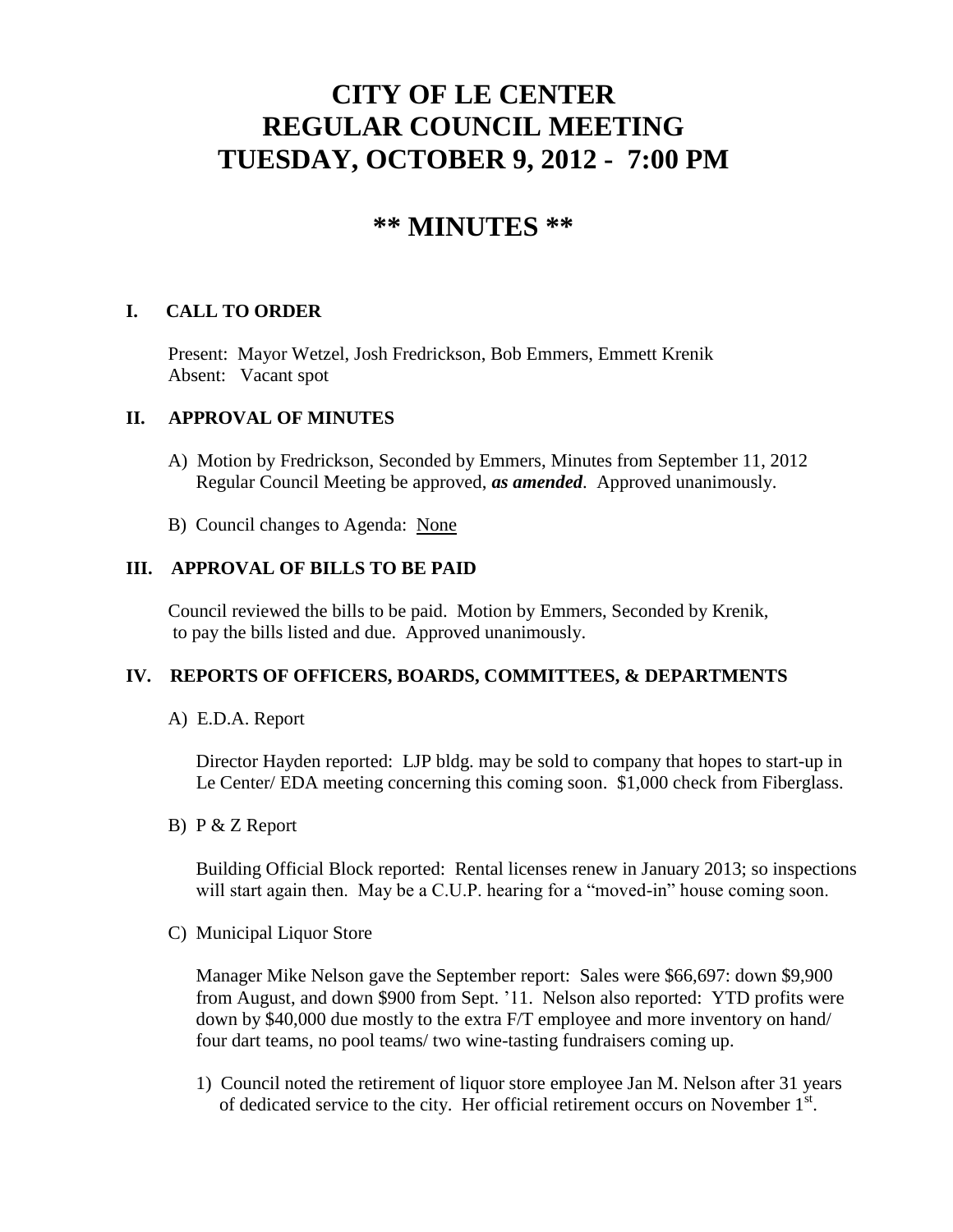D) Police Department

Police Chief Pfarr reported on the police activities for month of September: 113 calls/ 2,378 miles patrolled. Pfarr also reported: calls were down 19%, miles were down 6%.

E) Water, Sewer, Streets, Parks

Public Works Supt. Curt Roemhildt gave the monthly reports:

- $\hat{\mathbf{v}}$  Parks- all parks closing this week/ city staff installed new motor, starter, & clutch into Cushman field groomer; thereby saving the city thousands of dollars.
- Streets- leaf pick-up dates: Oct. 29, Nov. 5, & Nov. 13. Plus remember the composting drop-off site on Ottawa Street below the shop area.
- Wastewater Plant- this week hauling the bio-solids from the plant to spread on the city field nearby/ will take approx 4 hours using city staff, city trucks, & loader. By-Pass report sent to MPCA/ explained how required by-passes are being eliminated and gave a "why we do it" explanation.
- $\cdot$  Water-Well #1 is pulled for maintenance & checking for possible upgrade to a submersible pump for approx \$35,000/ cost is \$10,000 if put back the same. Problem: lack of electrical power source to feed the new submersible pump.
- F) Bolton & Menk Engineering (Joel Hawbaker, Engineer)
	- 1) 2010 Minnesota Street & Waterville Ave. Project- Engineer Hawbaker reported the punch-list items are being completed/ bituminous side-streets will be re-done this fall when there is blacktop in town/ sewer repairs and televising will be done in November/ \*\*everything should be done this fall.

## **V. PUBLIC FORUM**

Budget & Levy comments or questions from the general public- None.

 Nancy Peterson, Manager of Horizon Place Assisted Living, presented a letter and spoke of her concerns regarding the Guardian Inn Motel placing SPMI clients in the motel. Sharon Traxler, resident & neighbor near the motel, spoke of her concerns regarding the supervision of SPMI clients being placed there.

## **VI. OLD BUSINESS**

A) Mayor Wetzel announced the final budget "Public Comment Meeting" for Tuesday, December 11 at 7:00 pm at city hall.

#### **VII. NEW BUSINESS**

 A) Motion by Emmers, Seconded by Fredrickson, to approve the election judge list for the November 6<sup>th</sup> General Election. Approved unanimously.